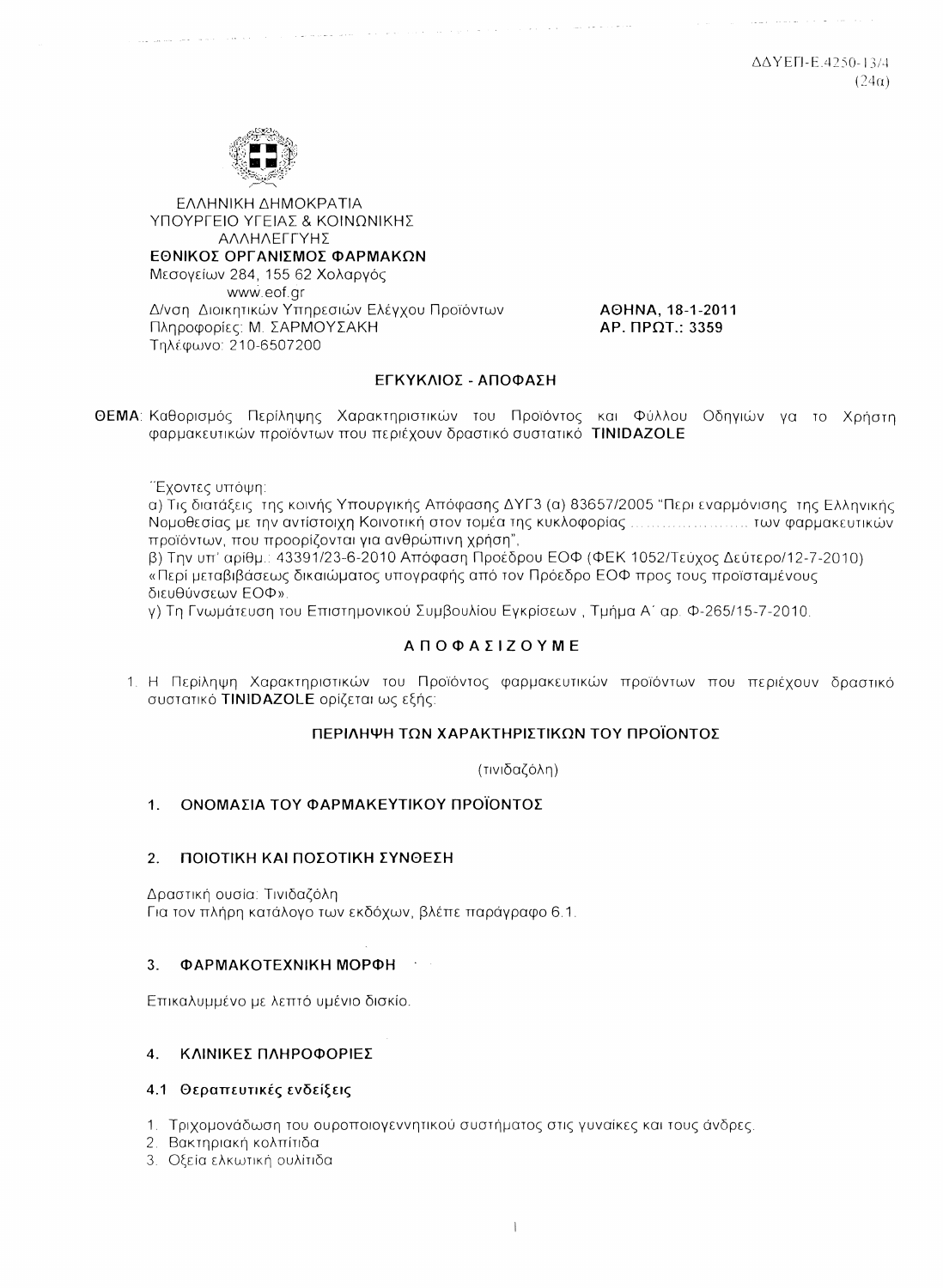#### 4. Λαμβλίαση

- 5. Οξεία ή υποξεία διηθητική εντερική αμοιβάδωση (συνιστάται η συγχορήγηση αμοιβαδοκτόνου του αυλού του εντέρου.
- 6. Αμοιβαδικό ηπατικό απόστημα
- 7. Λοιμώξεις οφειλόμενες σε αναερόβια μικρόβια και ιδιαίτερα σε είδη βακτηριοειδών, όπως το εύθοσματο και το μελανινογόνο, κλωστηριδίων, ευβακτηρίων, φουζοβακτηριδίων, πεπτοκόκκων, πεπτοστρεπτοκόκκων και βαϊονέλες. Σε βαριές λοιμώξεις συνδυάζεται με άλλα αντιβιοτικά ανάλονα με την υπεύθυνη χλωρίδα.
- 8. Προληπτικά στις εγχειρήσεις του παχέος εντέρου και της μικρής πυέλου.

#### 4.2 Δοσολογία και τρόπος χορήγησης

# Α. Προληπτικά στις εγχειρήσεις παχέος εντέρου και μικρής πυέλου.

### Ενήλικες

Χορηγείται μία εφ' άπαξ δόση 2 g από το στόμα.12 ώρες περίπου πριν από τη χειρουργική επέμβαση Παιδιά ηλικίας κάτω των 12 ετών

Τα υπάρχοντα στοιχεία δεν επιτρέπουν τον ακριβή καθορισμό της δοσολογίας σε παιδιά κάτω των 12 ετών, για την προφύλαξη από τις αναερόβιες λοιμώξεις.

#### Β. Θεραπεία αναερόβιων λοιμώξεων (Σε βαριές λοιμώξεις συνδυάζεται με άλλα αντιβιοτικά ανάλογα με την υπεύθυνη χλωρίδα)

#### Ενήλικες

Μία αρχική δόση εφ' άπαξ 2 α την πρώτη ημέρα η οποία ακολουθείται από δόση 1 α ημερησίως εφ' άπαξ ή σε δύο δόσεις των 500 mg δις ημερησίως.

Θεραπεία 5-6 ημερών είναι συνήθως επαρκής αλλά η διάρκεια της θεραπείας πρέπει να καθορίζεται με βάση τα κλινικά δεδομένα και ιδιαίτερα όταν η πλήρης καταστολή της λοίμωξης σε ορισμένα σημεία του οργανισμού είναι δύσκολη.

Αν θεωρηθεί αναγκαία η συνέχιση της θεραπείας πέραν των 7 ημερών, συνιστάται ο τακτικός κλινικός και εργαστηριακός έλεγχος των ασθενών.

#### Παιδιά ηλικίας κάτω των 12 ετών

Τα υπάρχοντα στοιχεία δεν επιτρέπουν τον ακριβή καθορισμό της δοσολογίας σε παιδιά κάτω των 12 ετών για τη θεραπεία των αναερόβιων λοιμώξεων.

### Γ. Βακτηριακή κολπίτιδα

Ενήλικες

2 α από το στόμα σε μία εφ'άπαξ δόση

#### Δ. Οξεία ελκώδης ουλίτιδα

Ενήλικες

Μία εφ' άπαξ δόση 2 g από του στόματος.

#### Ε. Τριχομονάδωση του ουροποιογεννητικού συστήματος

Μετά την οριστική διάγνωση λοίμωξης που οφείλεται στην Trichomonas Vaginalis συνιστάται και η ταυτόχρονη θεραπεία του σεξουαλικού συντρόφου.

#### Προτιμητέο θεραπευτικό σχήμα σε ενήλικες

Μία εφ' άπαξ από του στόματος δόση 2 g. Σε ορισμένες περιπτώσεις δυνατόν να καταστεί αναγκαία η επαναχορήγηση της παραπάνω δόσης, για μία ακόμη φορά.

Παιδιά

Μία εφ' άπαξ δόση 50-75 mg/Kg βάρους.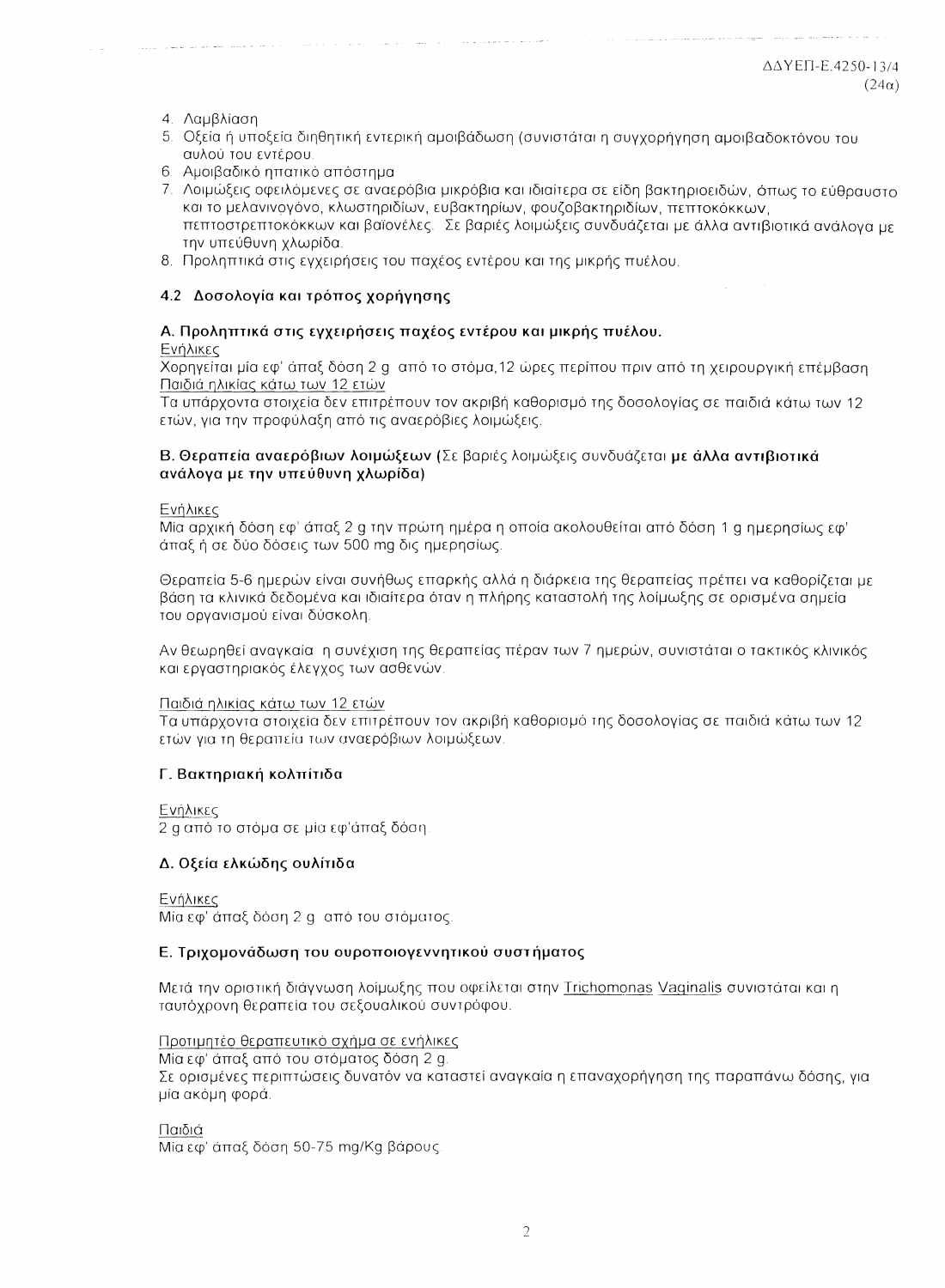Σε ορισμένες περιπτώσεις δυνατόν να καταστεί αναγκαία η επαναχορήγηση της παραπάνω δόσης, για μία ακόμη φορά.

### Ζ. Λαμβλίαση

Ενήλικες

Μία εφ' άπαξ δόση 2 g από του στόματος. Σε ωρισμένες περιπτώσεις δυνατόν να καταστεί αναγκαία η επαναχορήγηση της παραπάνω δόσης, για μία ακόμη φορά.

Παιδιά

Μία απλή δόση 50-75 mg/Kg βάρους

Σε ορισμένες περιπτώσεις δυνατόν να καταστεί αναγκαία η επαναχορήγηση της παραπάνω δόσης, για μία ακόμη φορά.

#### Η. Οξεία ή υποξεία διηθητική εντερική αμοιβάδωση

#### Ενήλικες

Μία εφ' άπαξ δόση 2 g από του στόματος επί 2-3 ημέρες.

Παιδιά

Μία εφ' άπαξ δόση 50-60 mg/Kg βάρους επί 3 συνεχείς ημέρες.

#### Θ. Αμοιβαδικό ηπατικό απόστημα

#### Ενήλικες

Η θεραπεία πρέπει να αρχίσει με εφ' άπαξ ημερήσια δόση 1,5-2 g χορηγούμενη επί 3 ημέρες. Σε τυχαίες περιπτώσεις όπου η τριήμερη θεραπεία αποδειχτεί μη αποτελεσματική μπορεί να συνεχιστεί μέχρι τη συμπλήρωση 5 ημερών.

#### Παιδιά

Μία εφ' άπαξ ημερησίως δόση 50-60 mg/Kg βάρους επί 5 συνεχείς ημέρες.

Εάν δεν υπάρχει ύφεση του πυρετού και της υποχονδραλγίας σε 5-7 ημέρες γίνεται παρακέντηση του αποστήματος. Παρακέντηση από την αρχή θα γίνει εάν το απόστημα είναι πολύ μεγάλο και υπάρχει κίνδυνος ρήξης.

### Χρήση σε Νεφρική Διαταραχή

Γενικά, δεν είναι απαραίτητες προσαρμογές της δόσολογίας σε ασθενείς με επηρεασμένη νεφρική λειτουργία. Ωστόσο, καθώς η τινιδαζόλη απομακρύνεται εύκολα με την αιμοδιύλιση, μπορεί να απαιτηθούν επιπλέον δόσεις τινιδαζόλης προς αναπλήρωση.

#### Χορήνηση από το στόμα

Συνιστάται να λαμβάνεται η τινιδαζόλη από το στόμα κατά τη διάρκεια των γευμάτων ή μετά από αυτά.

### 4.3 Αντενδείξεις

Η χρήση της τινιδαζόλης αντενδείκνυται κατά τη διάρκεια του πρώτου τριμήνου της κύησης, σε θηλάζουσες μητέρες (βλ. παράγραφο 4.6 – Κύηση και Γαλουχία), σε ασθενείς με οργανικές νευρολογικές διαταραχές καθώς και σε ασθενείς με γνωστή υπερευαισθησία στην τινιδαζόλη, σε άλλα παράγωγα της 5-νιτροϊμιδαζόλης ή προς οποιοδήποτε από τα συστατικά του προϊόντος αυτού. Όπως και με τα άλλα συγγενή φάρμακα η χορήγηση τινιδαζόλης αντενδείκνυται σε ασθενείς που πάσχουν ή παρουσιάζουν ιστορικό αιματολογικών διαταραχών όπως η λευκοπενία, παρ' ότι δεν παρατηρήθηκαν μόνιμες αιματολογικές διαταραχές κατά τις κλινικές ή πειραματικές μελέτες επί πειραματόζωων.

### 4.4 Ειδικές Προειδοποιήσεις και Προφυλάξεις κατά τη χρήση

Όπως και με τα άλλα συγγενή φάρμακα η χρήση αλκοολούχων ποτών πρέπει να αποφεύγεται κατά τη διάρκεια και για τουλάχιστον 72 ώρες μετά την ολοκλήρωση της θεραπείας με τινιδαζόλη, δεδομένου ότι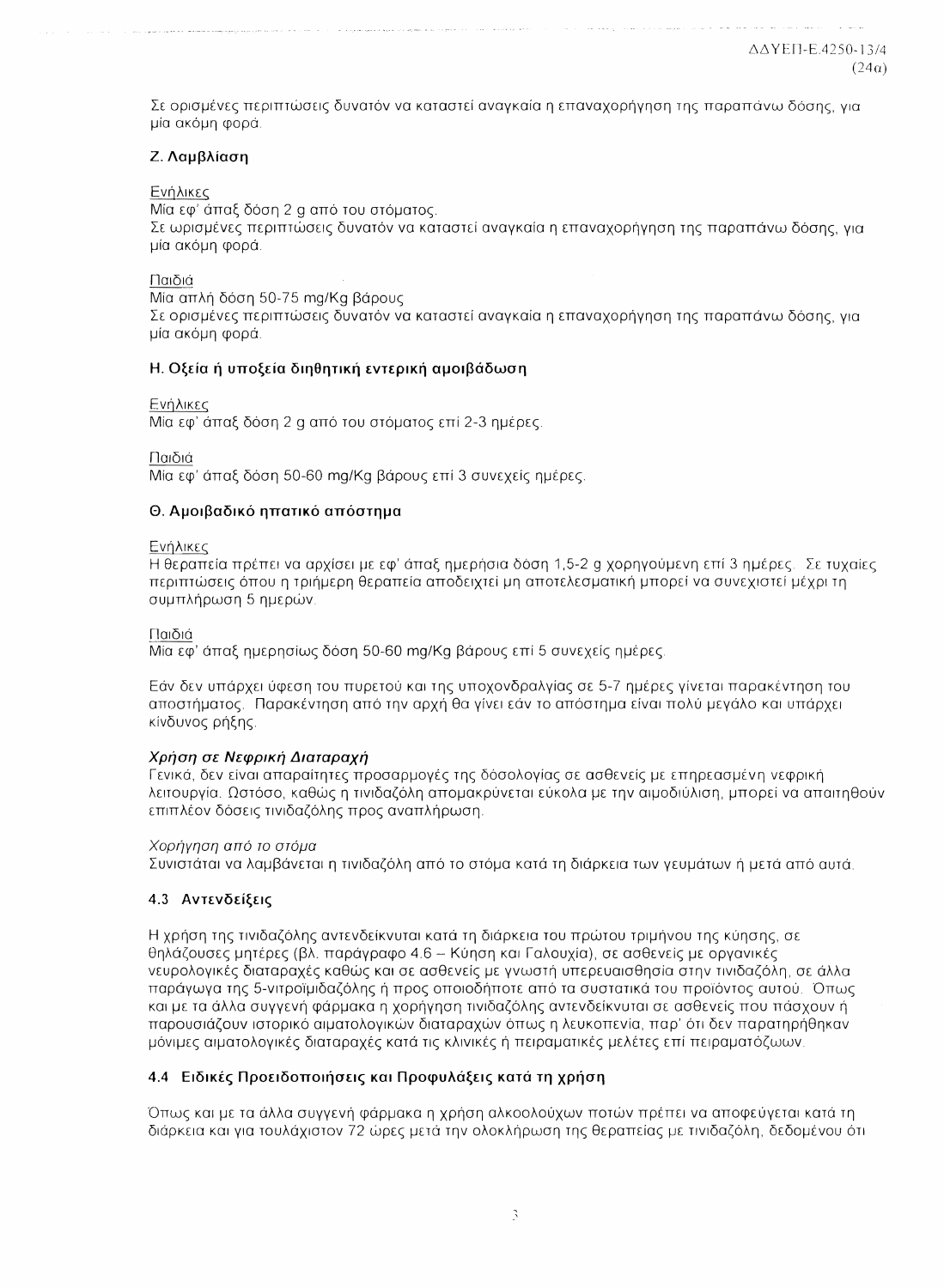μπορεί να εμφανιστεί αντίδραση δισουλφιράμης (υπεραιμία του προσώπου, κοιλιακά άλγη, έμετοι, ταχυκαρδία).

Φάρμακα παρόμοιας χημικής δομής περιλαμβανομένης της τινιδαζόλης έχουν συσχετιστεί με διάφορες νευρολογικές διαταραχές όπως ζάλη, ίλιγγο, αταξία, περιφερική νευροπάθεια και σπανίως σπασμούς. Αν κατά τη διάρκεια της θεραπείας με τινιδαζόλη παρουσιαστούν παθολογικά νευρολογικά σημεία η θεραπεία πρέπει να διακόπτεται.

Επί μακρά χορήγησης ή επαναχορήγησης συνιστάται η παρακολούθηση των λευκών αιμοσφαιρίων. Επί ηπατικής ανεπάρκειας η ημιπερίοδος ζωής επιμηκύνεται και επομένως απαιτείται ανάλογη προσαρμογή του δοσολογικού σχήματος, ενώ δεν επηρεάζεται από την νεφρική ανεπάρκεια.

Πάντως ίσως χρειάζεται και σε αυτή την περίπτωση μείωση της δοσολογίας λόγω άθροισης μεταβολικών παραγώγων.

#### 4.5 Αλληλεπιδράσεις με άλλα φαρμακευτικά προϊόντα και άλλες μορφές αλληλεπίδρασης

Αλκοόλ: Η σύγχρονη χρήση της τινιδαζόλης και αλκοόλ μπορεί να προκαλέσει αντίδραση δισουλφιράμης και θα πρέπει να αποφεύγεται (βλ. παράγραφο 4.4 - Ειδικές Προειδοποιήσεις και Προφυλάξεις κατά τη χρήση).

Αντιπηκτικά: Φάρμακα με παρόμοια χημική δομή έχει δειχθεί ότι ενισχύουν τις δράσεις των από του στόματος αντιπηκτικών. Οι χρόνοι προθρομβίνης πρέπει να παρακολουθούνται στενά και η δόση των αντιπηκτικών πρέπει να προσαρμόζεται ανάλογα με τις ανάγκες. Πιθανόν όπως και η μετρονιδαζόλη να αυξάνει την ημιπερίοδο απομάκρυνσης από το πλάσμα των κουμαρινικών αντιπηκτικών.

#### 4.6 Κύηση και γαλουχία

#### Κύηση:

Οι νιτροιμιδαζόλες αναφέρεται ότι έχουν μεταλλαξιογόνο, τερατογόνο και καρκινογόνο δράση σε ορισμένα πειραματόζωα.

Η τινιδαζόλη διέρχεται από τον πλακούντα. Δεδομένου ότι η επίδραση των φαρμάκων της ομάδας αυτής στην ανάπτυξη του εμβρύου είναι άγνωστη, η χρήση της τινιδαζόλης κατά το πρώτο τρίμηνο της κύησης. αντενδείκνυται.

Δεν υπάρχουν ενδείξεις μέχρι σήμερα βλαπτικής επίδρασης της τινιδαζόλης κατά τη διάρκεια των προκεχωρημένων σταδίων της κύησης, αλλά η χρήση του φαρμάκου κατά τη διάρκεια του δεύτερου και τρίτου τριμήνου της κύησης συνιστάται μόνο εφ' όσον υπάρχει απόλυτη ανάγκη (βλ. παράγραφο 5.3 -Προκλινικά δεδομένα για την ασφάλεια).

#### Γαλουχία:

Η τινιδαζόλη απεκκρίνεται στο μητρικό γάλα. Η τινιδαζόλη μπορεί να ανιχνεύεται στο μητρικό γάλα για περισσότερο από 72 ώρες μετά τη χορήγηση. Οι μητέρες δεν πρέπει να θηλάζουν τα νεογνά τους κατά τη διάρκεια και για τουλάχιστον 3 ημέρες από της διακοπής της τινιδαζόλης.

#### 4.7 Επίδραση στην ικανότητα οδήγησης και χειρισμού μηχανών

Η επίδραση της τινιδαζόλης στην ικανότητα οδήγησης ή χειρισμού μηχανών δεν έχει μελετηθεί. Πάντως χρειάζεται προσοχή λόγω των αναφερομένων νευρολογικών διαταραχών και της αντίδρασης δισουλφιράμης (βλ. 4.8).

#### 4.8 Ανεπιθύμητες ενέργειες

Οι αναφερόμενες ανεπιθύμητες ενέργειες είναι κατά κανόνα ασυνήθεις, ελαφρές και αυτοϊάσιμες,

Αυτόνομο Νευρικό Σύστημα: υπεραιμία του προσώπου

Γενικές Διαταραχές: πυρετός, κόπωση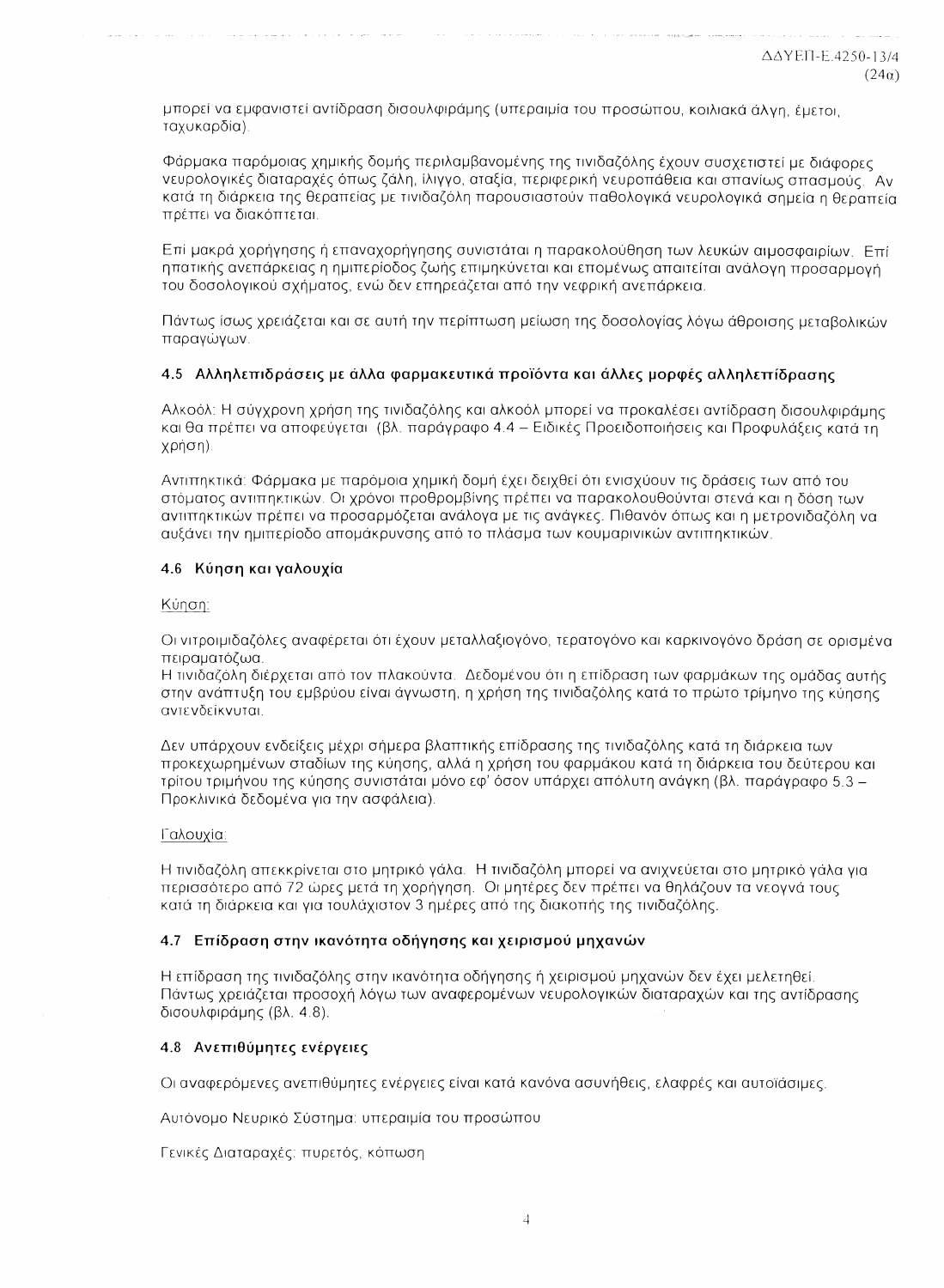Κεντρικό και Περιφερικό Νευρικό Σύστημα: ζάλη, κεφαλαλγία, υπαισθησία, παραισθησία, περιφερική νευροπάθεια, διαταραχές αισθητικότητας, ίλιγγος. Αταξία και παροδικοί επιληπτοειδείς σπασμοί έχουν περιγραφεί επί χορήγησης μεγάλης δόσης.

Γαστρεντερικό: κοιλιακό άλνος, ανορεξία, διάρροια, τριχωτή γλώσσα, νλωσσίτιδα, ναυτία, στουατίτιδα έμετος

Αιμοποιητικό σύστημα: παροδική λευκοπενία

Δέρμα/Προσαρτήματα: αντιδράσεις υπερευαισθησίας, ενίοτε σοβαρές, είναι δυνατόν να συμβούν σε σπάνιες περιπτώσεις με τη μορφή δερματικού εξανθήματος, κνησμού, κνίδωσης και αννειονευρωτικού οιδήματος.

Αισθήσεις: μεταλλική γεύση

Ουροποιητικό σύστημα: σκοτεινή χρώση των ούρων

Με σύγχρονη λήψη αλκοόλης μπορεί να προκληθεί αντίδραση δισουλφιράμης με εμέτους, κοιλιακά άλνη και ερυθρότητα του προσώπου.

Η θεραπεία με τινιδαζόλη μπορεί να επιτείνει τα συμπτώματα τυχόν υπάρχουσας καντιντίασης.

Όπως και με τα άλλα συγγενή φάρμακα, η τινιδαζόλη μπορεί να προκαλέσει παροδική λευκοπενία.

#### 4.9 Υπερδοσολογία

Κλινικά σημεία και συμπτώματα επί υπερβολικής χορήγησης Δεν έχουν δημοσιευθεί αναφορές για υπερδοσολογία στον άνθρωπο και δεν παρέχονται συνεπή στοιχεία αναφορικά με τα σημεία και τα συμπτώματα της υπερδοσολογίας.

#### Θεραπεία υπερδοσολογίας

Δεν υπάρχει ειδικό αντίδοτο για τη θεραπεία της υπερβολικής δόσης με τινιδαζόλη. Η αντιμετώπιση συνίσταται σε συμπτωματική και θεραπεία υποστήριξης. Η πλύση του στομάχου μπορεί να είναι χρήσιμη, Η τινιδαζόλη απομακρύνεται με την αιμοδιύλιση.

#### $5<sub>1</sub>$ ΦΑΡΜΑΚΟΛΟΓΙΚΕΣ ΙΔΙΟΤΗΤΕΣ

### 5.1 Φαρμακοδυναμικές ιδιότητες

Φαρμακοθεραπευτική κατηγορία: Αντιμικροβιακό / αντιπρωτοζωικό Κωδικοί ATC: QJ01XD02, QP51AA02

Η τινιδαζόλη είναι υποκατεστημένο παράνωνο του ιμιδαζολίου με δράση κατά των πρωτοζώων και αναεροβίων μικροοργανισμών. Ο τρόπος δράσης της τινιδαζόλης έναντι των αναεροβίων βακτηριδίων και των πρωτόζωων, περιλαμβάνει διείσδυση του φαρμάκου εντός κυττάρου του μικροοργανισμού και εν συνεχεία καταστροφή των κλώνων του DNA η αναστολή της συνθέσεώς τους.

Η τινιδαζόλη είναι δραστική εναντίον πρωτόζωων και υποχρεωτικά αναεροβίων μικροβίων. Η δραστικότητά της εναντίον πρωτόζωων περιλαμβάνει την Trichomonas vaginalis, την Entamoeba histolytica kai tnv Giardia lamblia

Η τινιδαζόλη είναι δραστική εναντίον της Gardnerella vaginalis και των περισσοτέρων αναεροβίων μικροβίων περιλαμβανόμενων των Bacteroides fragilis, Bacteroides melaninogenicus, ειδών Bacteroides, ειδών Clostridium, ειδών Eubacterium, ειδών Fusobacterium, ειδών Peptococcus, ειδών Peptostreptococcus και ειδών Veillonella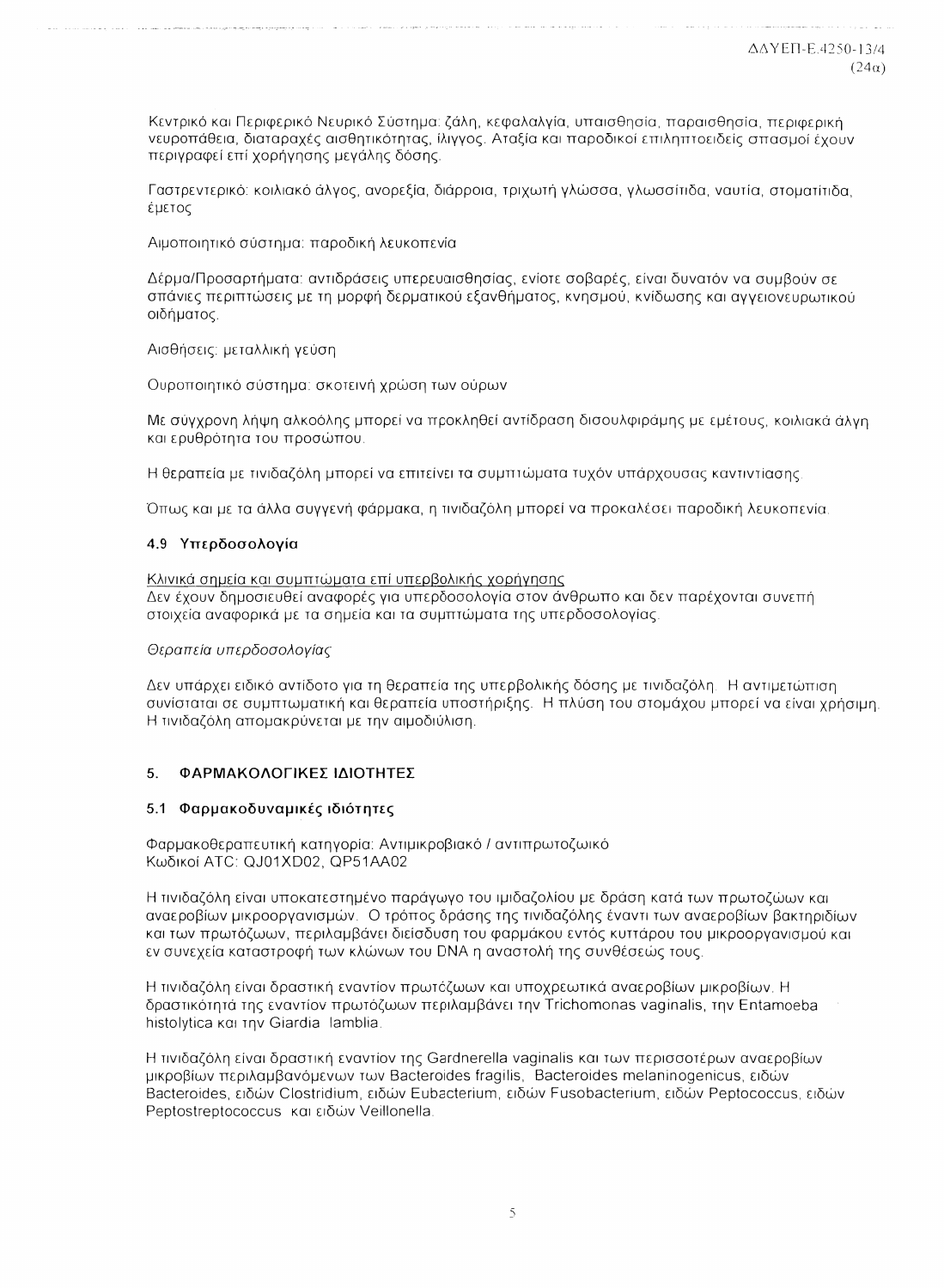### 5.2 Φαρμακοκινητικές Ιδιότητες

Απορρόφηση: Η τινιδαζόλη απορροφάται ταχέως και εξ ολοκλήρου ύστερα από του στόματος χορήγηση. Σε μελέτες με υγιείς εθελοντές που έλαβαν 2 g από του στόματος τινιδαζόλη, τα μέγιστα επίπεδα στο πλάσμα της τάξης του 40-51 mcg/ml, επιτευχθήκαν εντός δύο ωρών και μειώθηκαν σε 11-19 mcg/ml στις  $24 \text{ where}$ 

Οι πυκνότητες της τινιδαζόλης στο πλάσμα μειώνονται βραδέως και μπορεί να ανιχνευτεί αυτή στο πλάσμα σε πυκνότητες μέχρι 1 mcg/ml μετά παρέλευση 72 ωρών από τη λήψη του φαρμάκου από το στόμα.

Η ημιπερίοδος αποβολής της τινιδαζόλης από το πλάσμα κυμαίνεται μεταξύ 12-14 ωρών.

Κατανομή: Η τινιδαζόλη κατανέμεται ευρέως σε όλους τους ιστούς του σώματος και διέρχεται επίσης τον αιματοεγκεφαλικό φραγμό, επιτυγχανομένων κλινικώς αποτελεσματικών πυκνοτήτων σε όλους τους ιστούς. Ο εμφανής όγκος κατανομής του φαρμάκου είναι περίπου 50 λίτρα. Περίπου ποσοστό 12% της τινιδαζόλης στο πλάσμα δεσμεύεται από τις πρωτεϊνες του πλάσματος.

Απομάκρυνση: Η τινιδαζόλη απεκκρίνεται διά του ήπατος και των νεφρών. Μελέτες επί υγιών ατόμων απέδειξαν ότι μετά 5 ημέρες 60-65% της χορηγηθείσης δόσης του φαρμάκου αποβάλλεται από τους νεφρούς και ποσοστό 20-25%

της δόσης απεκκρίνεται αναλλοίωτο. Έως και 5% της χορηγηθείσης δόσης αποβάλλεται με τα κόπρανα.

Μελέτες σε ασθενείς με νεφρική ανεπάρκεια (κάθαρση κρεατινίνης <22 ml/min) υποδεικνύουν ότι δεν υπάρχει στατιστικώς σημαντική μεταβολή των φαρμακοκινητικών παραμέτρων της τινιδαζόλης στους ασθενείς αυτούς. (βλ. παράγραφο 4.2 – Δοσολογία και τρόπος χορήγησης).

#### 5.3 Προκλινικά δεδομένα για την ασφάλεια

Κατόπιν ερευνών σε αρουραίους οι οποίοι έλαβαν 100 mg ή 300 mg τινιδαζόλης/Κα βάρους, δεν παρατηρήθηκε επίδραση στη γονιμότητα, στο σωματικό βάρος των ενηλίκων και των νεογέννητων πειραματόζωων, στην κυοφορία, στην επιβίωση ή στη γαλουχία. Υπήρξε μία ελαφρά μη σημαντική αύξηση του βαθμού απορρόφησης επί χορήγησης της δόσης των 300 mg/Kg βάρους. Σε μελέτες οξείας τοξικότητας σε ζώα με ποντίκια και αρουραίους, η LD<sub>50</sub> για τα ποντίκια ήταν >3600 mg/Kg για την από του στόματος χορήγηση. Για τους αρουραίους, η LD<sub>50</sub> ήταν >2000 mg/Kg για την από του στόματος χορήγηση.

#### ΦΑΡΜΑΚΕΥΤΙΚΕΣ ΠΛΗΡΟΦΟΡΙΕΣ 6.

#### 6.1 Κατάλογος εκδόχων

#### 6.2 Ασυμβατότητες

Δεν εφαρμόζεται.

#### 6.3 Διάρκεια ζωής

#### 6.4 Ιδιαίτερες προφυλάξεις κατά τη φύλαξη του προϊόντος

#### $6.5$ Φύση και συστατικά του περιέκτη

- 6.6 Ιδιαίτερες προφυλάξεις απόρριψης και άλλος χειρισμός  $\sim$  10 km s for a given by a second parameter of  $\sim$
- Κάτοχος της άδειας κυκλοφορίας  $6.7$
- ΑΡΙΘΜΟΣ ΑΔΕΙΑΣ ΚΥΚΛΟΦΟΡΙΑΣ 7.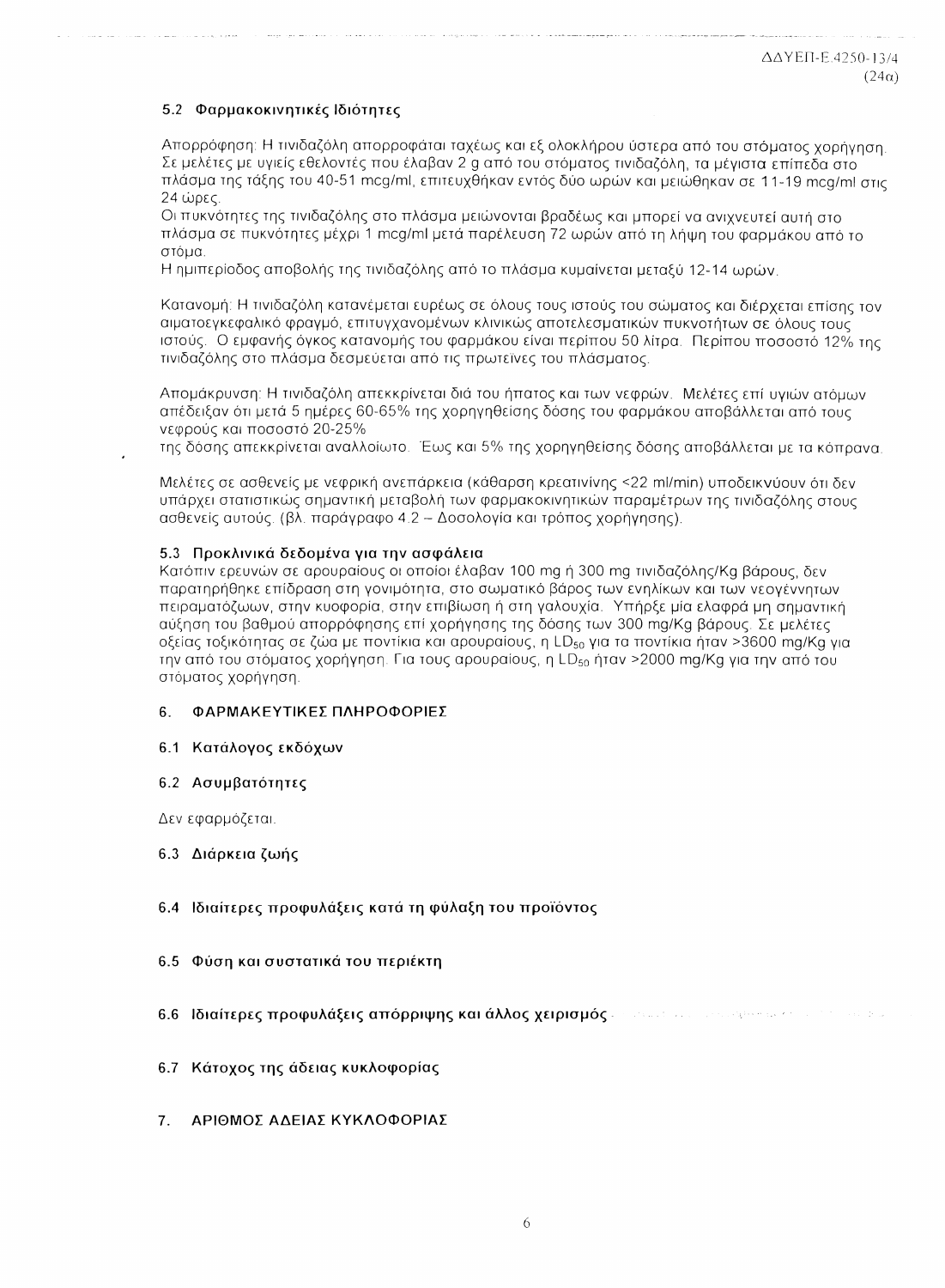#### ΗΜΕΡΟΜΗΝΙΑ ΠΡΟΤΗΣ ΕΓΚΡΙΣΗΣ/ΑΝΑΝΕΩΣΗΣ ΤΗΣ ΑΔΕΙΑΣ  $\mathbf{R}$

- $\mathbf{Q}$ ΗΜΕΡΟΜΗΝΙΑ ΑΝΑΘΕΩΡΗΣΗΣ ΤΟΥ ΚΕΙΜΕΝΟΥ
- 2. Το Φύλλο Οδηγιών για το Χρήστη φαρμακευτικών προϊόντων που περιέχουν δραστικό συστατικό **TINIDAZOLE** ορίζεται ως εξής:

#### ΦΥΛΛΟ ΟΛΗΓΙΟΝ ΧΡΗΣΗΣ

- $1.1$
- $1.2$ Σύνθεση • Δραστική ουσία:
	- Έκδοχα:
- Τινιδαζόλη

Επικαλυμμένο με λεπτό υμένιο δισκίο

Αντιμικροβιακό / αντιπρωτοζωικό.

- Φαρμακοτεχνικές μορφές:  $1.3$ Περιεκτ/τα σε δραστική ουσία:  $1.4$
- $1.5$ Περινραφή-Συσκευασία:
- 
- $16$ Φαρμακοθεραπευτική κατηγορία:
- Υπεύθυνος κυκλοφορίας:  $17$
- $18$ Παρασκευαστής:

2. ΤΙ ΠΡΕΠΕΙ ΝΑ ΓΝΟΡΙΖΕΤΕ ΓΙΑ ΤΟ ΦΑΡΜΑΚΟ ΠΟΥ ΣΑΣ ΧΟΡΗΓΗΣΕ Ο ΓΙΑΤΡΟΣ ΣΑΣ

#### $2.1$ Γενικές πληροφορίες:

Το «ΌΝΟΜΑ ΠΡΟΪΟΝΤΟΣ» περιέχει τινιδαζόλη, ένα φάρμακο που χρησιμοποιείται για τη θεραπεία λοιμώξεων οφειλομένων σε ορισμένα μικρόβια και πρωτόζωα.

#### $22$ Ενδείξεις:

Το «ΌΝΟΜΑ ΠΡΟΪΟΝΤΟΣ» ενδείκνυται για τη θεραπεία της τριχομονάδωσης του ουροποιητικού συστήματος σε άντρες και γυναίκες, της βακτηριακής κολπίτιδας, της οξείας ελκωτικής ουλίτιδας, της λαμβλίασης, της οξείας και υποξείας διηθητικής εντερικής αμοιβάδωσης, του αμοιβαδικού ηπατικού αποστήματος, αναερόβιων λοιμώξεων (σε βαριές αναερόβιες λοιμώξεις συνδυάζεται με άλλα αντιβιοτικά ανάλονα με την υπεύθυνη χλωρίδα) και προληπτικά στις ενχειρήσεις του παχέος εντέρου και της μικρής πυέλου.

#### $2.3$ Αντενδείξεις:

Το «ΌΝΟΜΑ ΠΡΟΪΟΝΤΟΣ» δεν πρέπει να χορηγείται κατά το πρώτο τρίμηνο της κύησης, σε θηλάζουσες μητέρες, σε ασθενείς με οργανικές νευρολογικές διαταραχές, σε ασθενείς με αιματολογικές διαταραχές ή ιστορικό τέτοιων διαταραχών και σε ασθενείς με γνωστή υπερευαισθησία προς στο φάρμακο.

#### $2.4$ Ειδικές προφυλάξεις και προειδοποιήσεις κατά τη χρήση:

- 2.4.1 Η ταυτόχρονη χρήση αλκοολούχων ποτών πρέπει να αποφεύγεται ενώ σε περίπτωση ηπατικής ανεπάρκειας, εμφάνισης νευρολογικών διαταραχών και επί μακράς χορήνησης συμβουλευτείτε το νιατρό σας. Σε μακρά χορήνηση ή επαναχορήνηση συνιστάται η παρακολούθηση των λευκών αιμοσφαιρίων.
- 2.4.2 Το φάρμακο χρησιμοποιείται στην ίδια δόση και στους ηλικιωμένους ασθενείς.
- 2.4.3 Το φάρμακο δεν πρέπει να χορηγείται κατά το πρώτο τρίμηνο της κύησης ενώ το δεύτερο και τρίτο τρίμηνο χορηγείται μόνο αν υπάρχει απόλυτη ανάγκη.
- 2.4.4 Οι θηλάζουσες μητέρες δεν πρέπει να θηλάζουν τα νεογνά τους μέχρις ότου παρέλθουν τουλάχιστον 3 ημέρες από της διακοπής του «'ΟΝΟΜΑ ΠΡΟΪΟΝΤΟΣ».
- 2.4.5 Τα υπάρχοντα στοιχεία δεν επιτρέπουν τον ακριβή καθορισμό της δοσολογίας σε παιδιά κάτω των 12 ετών, για την προφύλαξη από τις αναερόβιες λοιμώξεις.
- 2.4.6 Χρειάζεται προσοχή κατά την οδήγηση ή χειρισμό βαρειών μηχανημάτων λόγω του κινδύνου πιθανών νευρολογικών διαταραχών και της αντίδρασης δισουλφιράμης μετά από λήψη οινοπνευματωδών ποτών.
- 2.4.7 To δισκίο περιέχει τη χρωστική orange yellow S sunset yellow FCF (E110) που μπορεί να προκαλέσει αντιδράσεις αλλεργικού τύπου περιλαμβανομένου του άσθματος. Αυτό είναι πιθανότερο να συμβεί σε άτομα που είναι αλλεργικά στην ασπιρίνη.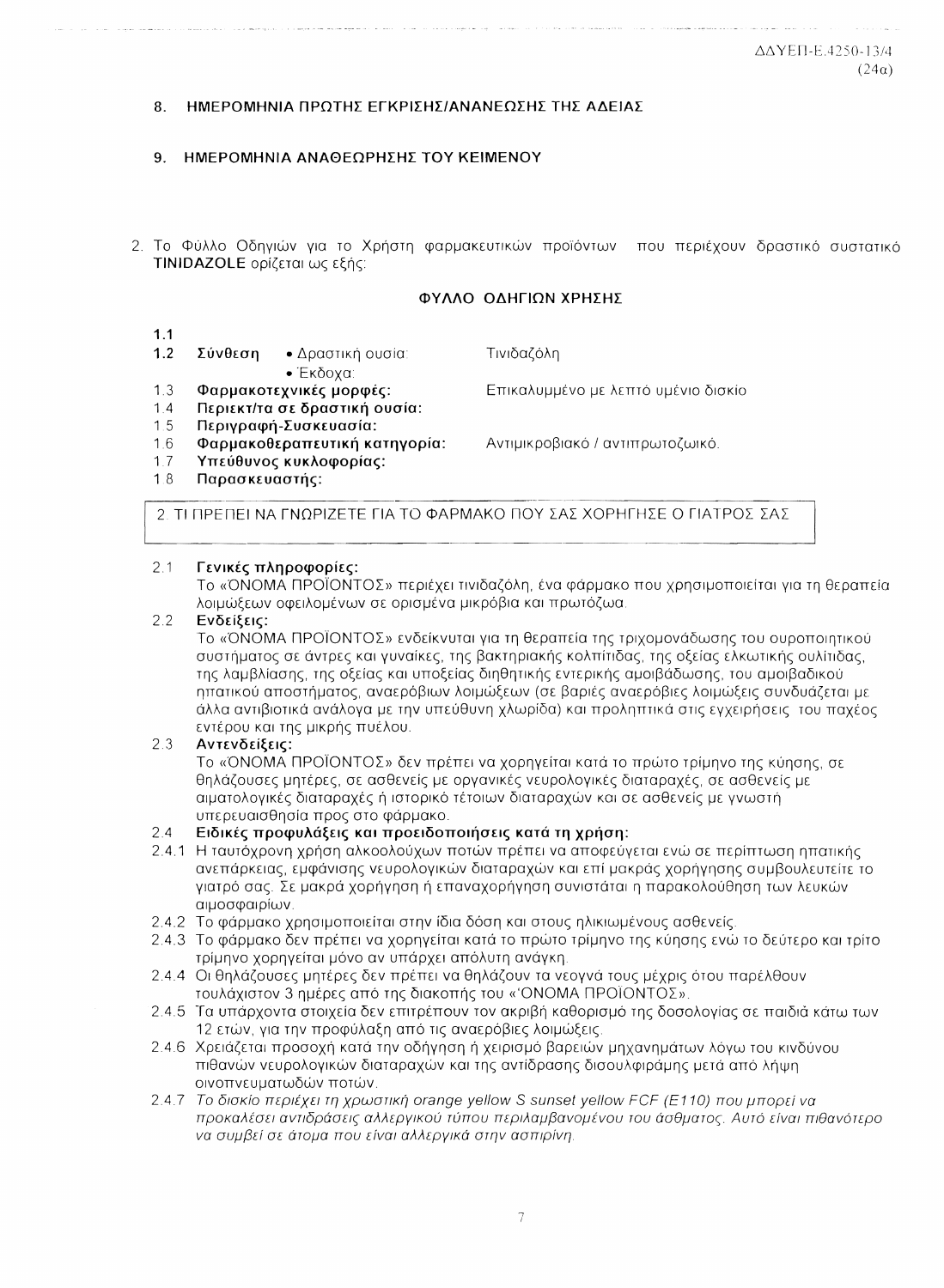- 2.5 Αλληλεπιδράσεις με άλλα φάρμακα: Η χρήση αλκοολούχων ποτών πρέπει να αποφεύνεται μέχρι τουλάχιστον 72 ώρες μετά τη διακοπή του «ΌΝΟΜΑ ΠΡΟΪΟΝΤΟΣ». Αν παίρνετε αντιπηκτικά συμβουλευτείτε το γιατρό σας.
- 2.6 Δοσολογία: Συνιστάται να λαμβάνεται το «ΌΝΟΜΑ ΠΡΟΪΟΝΤΟΣ» κατά τη διάρκεια των γευμάτων ή μετά από αυτά.

1. Προληπτικά στις εγχειρήσεις παχέος εντέρου και μικρής πυέλου - Ενήλικες: 2 q εφ' άπαξ από το στόμα 12 ώρες πριν την επέμβαση. Παιδιά: βλέπε το 2.4.5.

2. Θεραπεία αναερόβιων λοιμώξεων - Ενήλικες: 2 g εφ' άπαξ την πρώτη ημέρα και στη συνέχεια 1 σεφ' άπαξ την ημέρα ή σε 2 διηρημένες δόσεις επί 5-6 ημέρες. Για θεραπεία που διαρκεί πάνω από 7 ημέρες συμβουλευτείτε το γιατρό σας. Παιδιά: βλέπε το 2.4.5.

3. Βακτηριακή κολίτιδα - Ενήλικες: 2 α εφ' άπαξ από το στόμα

4. Οξεία ελκώδης ουλίτιδα- Ενήλικες: 2 α εφ' άπαξ από το στόμα

5. Τριχομονάδωση του ουροποιογεννητικού συστήματος- Ενήλικες: Μία εφ' άπαξ δόση 2 g. Μετά την οριστική διάγνωση από Trichomonas vaginalis συνιστάται η ταυτόχρονη θεραπεία του σεξουαλικού συντρόφου. Παιδιά: Μία εφ' άπαξ δόση 50-75 mg/Kg βάρους. Για τη λοίμωξη αυτή μπορεί να χρειαστεί επαναχορήγηση της δόσης για μία ακόμη φορά.

6. Λαμβλίαση- Ενήλικες: Μία εφ' άπαξ δόση 2 g από το στόμα. Παιδιά: Μία εφ' άπαξ δόση 50-75 mg/Kg βάρους. Για τη λοίμωξη αυτή μπορεί να χρειαστεί επαναχορήγηση της δόσης για μία ακόμη φορά.

7. Οξεία ή υποξεία διηθητική εντερική αμοιβάδωση- Ενήλικες: Μία εφ' άπαξ δόση 2 α από το στόμα επί 2-3 ημέρες, *Παιδιά*: Μία εφ' άπαξ δόση 50-60 ma/Kg βάρους επί 3 συνεχείς ημέρες.

8. Αμοιβαδικό ηπατικό απόστημα- Ενήλικες: Έναρξη θεραπείας με απλή ημερήσια δόση 1,5-2 g χορηγούμενη επί 3 ημέρες. Μπορεί να συνεχιστεί μέχρι 5 ημέρες αν δεν είναι αποτελεσματική η τριήμερη θεραπεία. Παιδιά: Μία απλή ημερήσια δόση 50-60 mg/Kg βάρους επί 5 συνεχείς ημέρες. Χρήση σε Νεφρική Διαταραχή

Γενικά, δεν είναι απαραίτητες προσαρμογές της δοσολογίας σε ασθενείς με επηρεασμένη νεφρική λειτουργία. Ωστόσο, καθώς η τινιδαζόλη απομακρύνεται εύκολα με την αιμοδιύλιση, μπορεί να απαιτηθούν επιπλέον δόσεις τινιδαζόλης προς αναπλήρωση.

- 2.7 Υπερδοσολογία - Αντιμετώπιση: Δεν υπάρχει ειδικό αντίδοτο για τη θεραπεία της υπερβολικής δόσης με τινιδαζόλη. Η αντιμετώπιση γίνεται με συμπτωματική και θεραπεία υποστήριξης. Η πλύση στομάχου μπορεί να είναι χρήσιμη. Η τινιδαζόλη απομακρύνεται με αιμοδιύλιση.
- $2.8$ Ανεπιθύμητες ενέργειες: Οι αναφερόμενες ανεπιθύμητες ενέργειες είναι κατά κανόνα ασυνήθεις, ελαφρές και αυτοϊάσιμες. Αυτόνομο νευρικό σύστημα: υπεραιμία του προσώπου. Γενικές Διαταραχές: πυρετός, κόπωση. Κεντρικό και Περιφερικό Νευρικό Σύστημα: ζάλη, κεφαλαλγία, υπαισθησία, παραισθησία, περιφερική νευροπάθεια, διαταραχές αισθητικότητας, ίλιγνος. Αταξία και τταροδικοί επιληπτοειδείς σττασμοί έχουν περιγραφεί επί χορήγησης μεγάλης δόσης. Γαστρεντερικό: κοιλιακό άλγος, ανορεξία, διάρροια, τριχωτή γλώσσα, γλωσσίτιδα, ναυτία, στοματίτιδα, έμετος. Αιμοποιητικό σύστημα: παροδική λευκοπενία, Δέρμα/Προσαρτήματα: αντιδράσεις υπερευαισθησίας, ενίοτε σοβαρές, είναι δυνατόν να συμβούν σε σπάνιες περιπτώσεις με τη μορφή δερματικού εξανθήματος, κνησμού, κνίδωσης και αγγειονευρωτικού οιδήματος Αισθήσεις: μεταλλική γεύση. Ουροποιητικό σύστημα: σκοτεινή χρώση των ούρων. Με σύγχρονη λήψη αλκοόλης μπορεί να προκληθεί αντίδραση δισουλφιράμης με εμέτους, κοιλιακά άλγη και ερυθρότητα του προσώπου. Η θεραπεία με τινιδαζόλη μπορεί να επιτείνει τα συμπτώματα τυχόν υπάρχουσας καντιντίασης. Όπως και με τα άλλα συγγενή φάρμακα, το «'ONOMA ΠΡΟΪΟΝΤΟΣ» μπορεί να προκαλέσει παροδική λευκοπενία..
- 2.9 Τι πρέπει να γνωρίζει ο ασθενής σε περίπτωση που παραλείψει να πάρει κάποια δόση; Εάν πρέπει να λαμβάνετε το φάρμακο σε κανονικά χρονικά διαστήματα και παραλείψετε μία δόση, θα πρέπει να πάρετε τη δόση αυτή το ταχύτερο δυνατόν. Εάν, εν τούτοις, πλησιάζει η ώρα για την επόμενη δόση μη λάβετε τη δόση που παραλείψατε, αλλά συνεχίστε κανονικά τη θεραπεία.
- Ημερομηνία λήξης του προϊόντος: Αναγράφεται στην εξωτερική και εσωτερική συσκευασία. Σε  $2.10$ περίπτωση που η ημερομηνία αυτή έχει παρέλθει μην το χρησιμοποιήσετε.
- $2.11$ Ιδιαίτερες προφυλάξεις για τη φύλαξη του προϊόντος: Δεν υπάρχουν....
- $2.12$ Ημερομηνία τελευταίας αναθεώρησης του φύλλου οδηγιών:
- ΠΛΗΡΟΦΟΡΙΕΣ ΓΙΑ ΤΗΝ ΟΡΘΟΛΟΓΙΚΗ ΧΡΗΣΗ ΤΩΝ ΦΑΡΜΑΚΩΝ  $\mathfrak{Z}$ .

- Το φάρμακο αυτό σας το έγραψε ο γιατρός σας μόνο για το συγκεκριμένο ιατρικό σας πρόβλημα. Δεν θα πρέπει να το δίνετε σε άλλα άτομα ή να το χρησιμοποιείτε για κάποια άλλη πάθηση, χωρίς προηγουμένως να έχετε συμβουλευτεί το γιατρό σας.

- Εάν κατά τη διάρκεια της θεραπείας εμφανιστεί κάποιο πρόβλημα με το φάρμακο, ενημερώστε αμέσως το γιατρό σας ή το φαρμακοποιό σας.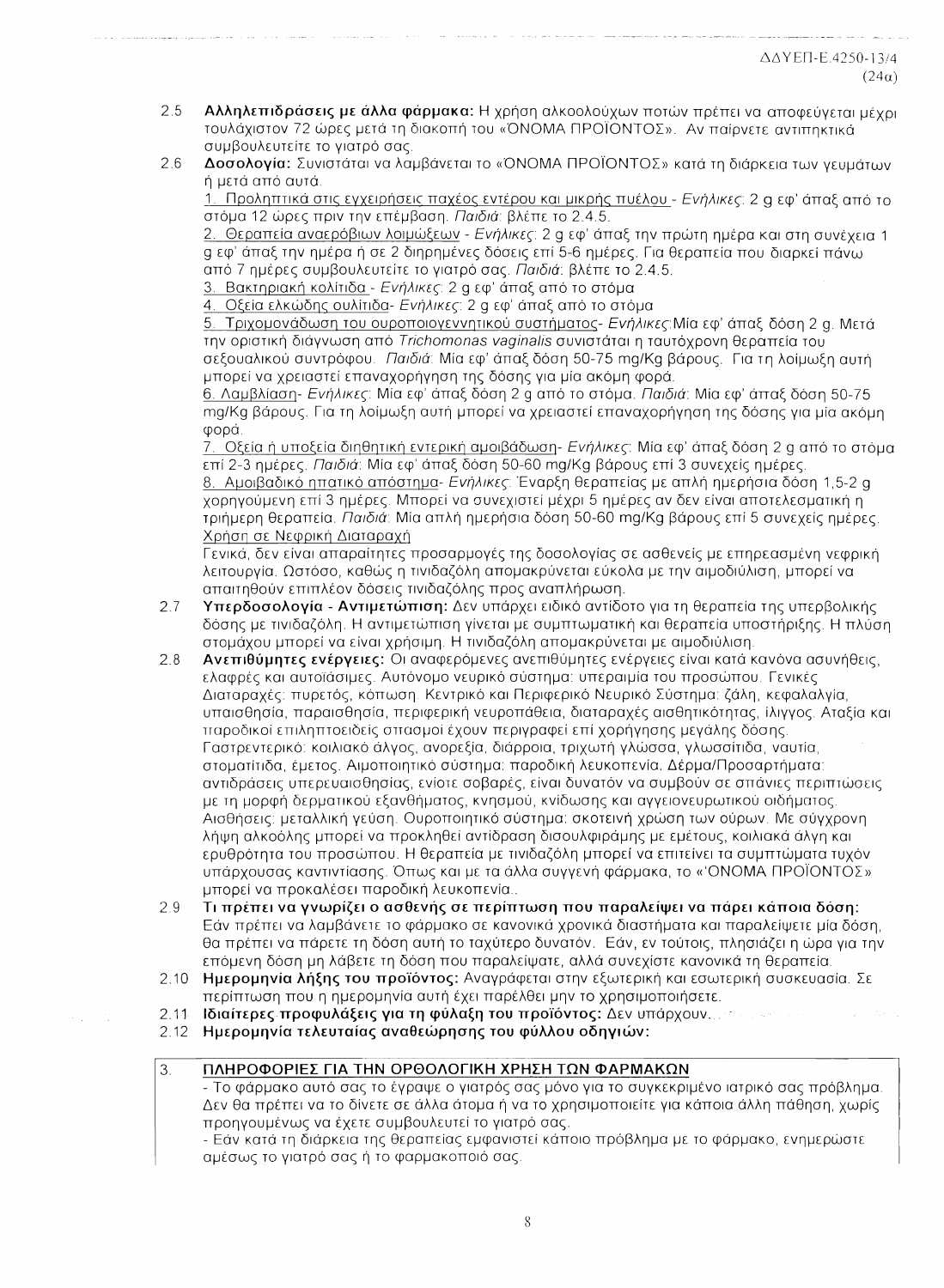- Εάν έχετε οποιαδήποτε ερωτηματικά γύρω από τις πληροφορίες που αφορούν το φάρμακο που λαμβάνετε ή χρειάζεστε καλύτερη ενημέρωση για το ιατρικό σας πρόβλημα μη διστάσετε να ζητήσετε τις πληροφορίες αυτές από το γιατρό σας ή το φαρμακοποιό σας.

- Για να είναι αποτελεσματικό και ασφαλές το φάρμακο που σας χορηγήθηκε θα πρέπει να λαμβάνεται σύμφωνα με τις οδηγίες που σας δόθηκαν.

- Για την ασφάλειά σας και την υγεία σας είναι απαραίτητο να διαβάσετε με προσοχή κάθε πληροφορία που αφορά το φάρμακο που σας χορηγήθηκε.

- Να μη διατηρείτε τα φάρμακα σε ερμάρια του λουτρού, γιατί η ζέστη και η υγρασία μπορεί να αλλοιώσουν το φάρμακο και να το καταστήσουν επιβλαβές για την υγεία σας.

- Να μην κρατάτε φάρμακα που δεν τα χρειάζεστε πλέον ή που ήδη έχουν λήξει.

- Για μεγαλύτερη ασφάλεια φυλάξτε όλα τα φάρμακα σε ασφαλές μέρος μακριά από τα παιδιά.

- $\overline{4}$ ΤΡΟΠΟΣ ΔΙΑΘΕΣΗΣ: Το φάρμακο αυτό χορηγείται μόνο με ιατρική συνταγή.
- 3 Οι δικαιούχοι και αντιπρόσωποι υποχρεούνται για την εφαρμογή της ανωτέρω ενκυκλίου
- 4. Κατόπιν των ανωτέρω παύει να ισχύει η υπ' αρίθμ. 21262/7-6-1995 (Ορθή Επανάληψη 8-4-1996) εγκύκλιος του ΕΟΦ

### Κοινοποίηση:

ET.: PFIZER EAAAZ AE ΛΕΩΦ.ΜΕΣΟΓΕΙΩΝ 243 154 51 N. YYXIKO, ATTIKH Η ΑΝΑΠΛ. ΠΡΟΪΣΤΑΜΕΝΗ ΔΔΥΕΠ

ΜΙΡΑΝΤΑ Χ. ΣΙΟΥΤΗ, ΜD, PhD

## Αποδέκτες για ενέργεια :

1. **ΓΕΕΘΑΙΔΥΓ** Λ. Μεσογείων 136 155 61 Αθήνα

- 2. Υπ. Εργασίας Απασχόλησης & Κοινωνικής Προστασίας Γενική Γραμματεία Κοινωνικών Ασφαλίσεων Δ/νση Ασφάλισης Ασθένειας & Μητρότητας Σταδίου 29, 101 10 Αθήνα (με την παράκληση ενημέρωσης των Ασφαλιστικών Ταμείων που παρέχουν Υγειονομική Περίθαλψη) 3. Πανελλήνιο Ιατρικό Σύλλογο Πλουτάρχου 3, 106 75 Αθήνα
- (με την παράκληση ενημέρωση των τοπικών Ιατρικών Συλλόγων της χώρας). 4. Πανελλήνιο Φαρμακευτικό Σύλλογο
- Πειραιώς 134 & Αγαθημέρου 118 54 Αθήνα (με την παράκληση ενημέρωσης των τοπικών Φαρμακευτικών Συλλόγων της χώρας)
- 5. Πανελλήνια Ένωση Φαρμακοποιών Νοσηλευτικών Ιδρυμάτων Μιχαλακοπούλου 99, 115 27 Αθήνα
- 6. ΙΚΑ-Φαρμ/κή Υπηρεσία Αγ. Κων/νου 8, 102 41 Αθήνα
- 7. ΟΓΑ Κλάδος Φαρμακευτικής Περίθαλψης Πατησίων 30, 106 77 Αθήνα
- 8. Οίκος Ναύτου Πειραιώς Κ.Παλαιολόγου 15 185 35 Πειραιάς
- 9. Οίκος Ναύτου Αθήνας Γλαύστωνος 2 & Πατησίων 106 77 Αθήνα
- 10. Κέντρο Δηλητηριάσεων



 $\Delta \sim 10^{11}$  km s  $^{-1}$